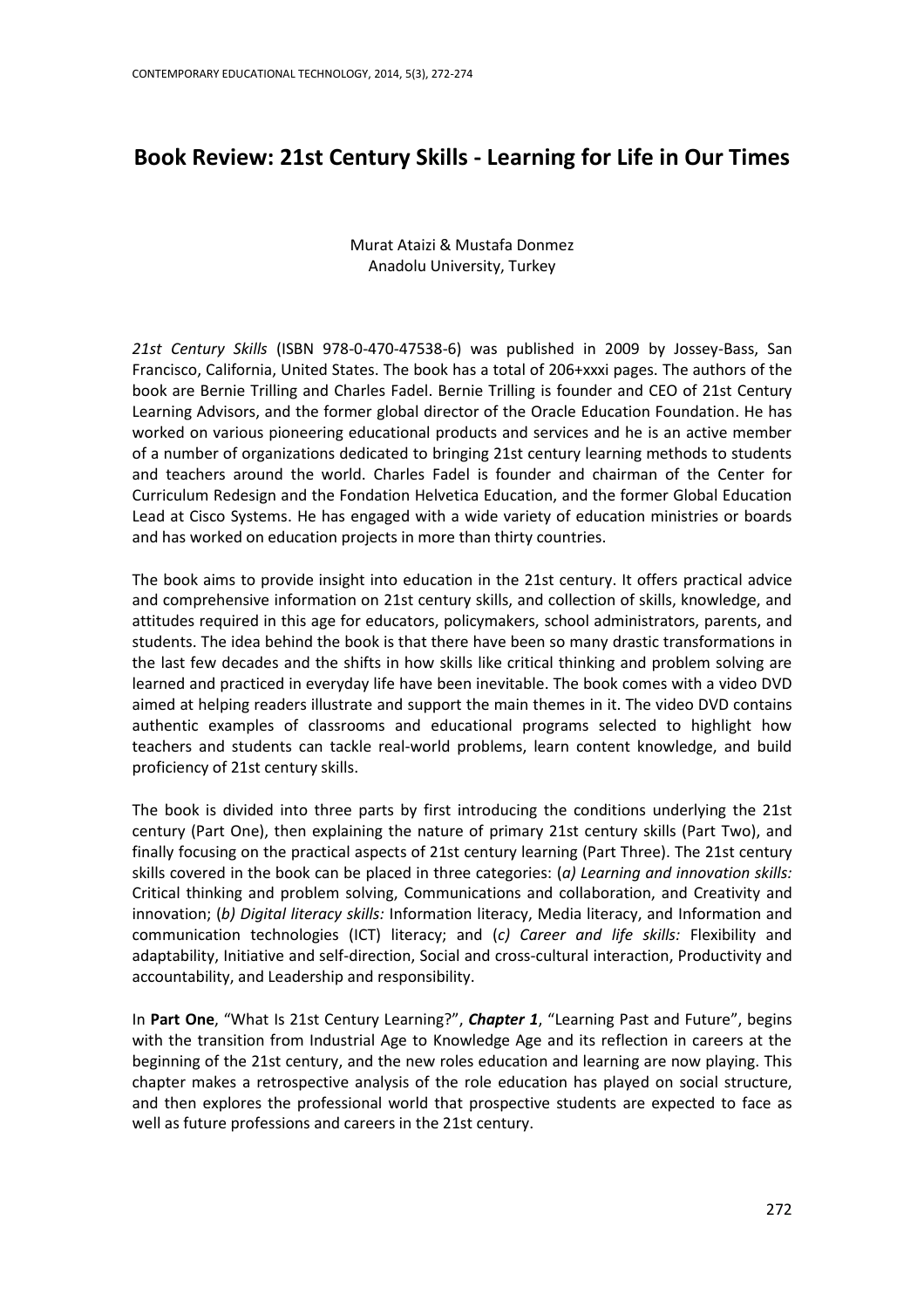The authors assume that jobs in the 21st century can be categorized as routine jobs (e.g. bookkeepers), manual jobs (e.g. truck drivers), and complex thinking and communicating jobs (e.g. managers, designers), and envisage that creative work will be performed by more developed countries. The authors add that the two essential skill sets that will remain at the top of the list of job requirements for 21st century work are the ability to quickly acquire and apply new knowledge and the know-how to apply essential 21st century skills. The chapter concludes that humanity's historic shift to a 21st century Knowledge Age has profoundly altered what is needed and cherished in modern people's work, learning, and life and that the new world of careers is demanding ever higher levels of expert thinking and complex communicating.

*Chapter 2*, "The Perfect Learning Storm", examines the four powerful and extraordinary forces that are converging and leading us toward new ways of learning for life in the 21st century: Knowledge work, Thinking tools, Digital lifestyles, and Learning research. These forces are claimed to tilt both what we need to learn and how we will learn to be successful individuals (i.e. students, workers, and citizens) of the 21st century.

The chapter also assesses "The Forces of Resistance" such as Industrial Age education policies, Educational accountability and standardized testing systems, The sheer momentum of decades of direct instruction, The combined weight of the educational publishing industry, The fear among some educational organizations, The traditional preferences of parents.

This chapter finally presents examples of the kinds of new learning most in tune with the 21st century and concludes that offering every child a 21st century education is the real challenge, which will gradually overcome all other collective challenges.

**Part Two**, "What Are 21st Century Skills?, analyzes the essence of the pivotal 21st century skills. Chapters 3, 4, and 5 deal with the three sets of skills most in demand in the 21st century: Learning and innovation skills; Information, media, and technology skills; and Life and career skills, respectively. Each of these chapters illustrates how these skills are learned in an innovative learning project called ThinkQuest.

*Chapter 3* discusses the first area of 21st century skills, learning to learn and innovate, which is claimed to be the key to unlocking a lifetime of learning and creative work: Critical thinking and problem solving (also called expert thinking), Communication and collaboration (complex communicating), and Creativity and innovation (applied imagination and invention).

*Chapter 4* describes digital literacy skills that are needed by the future generations to exercise the unparalleled power granted to them by massive amounts of information, media, and technology: Information literacy, Media literacy, and Information and communication technology (ICT) literacy. The authors suggest in this chapter that these digital literacy skills are continually evolving, and they are all essential to managing our ever-expanding tool sets of information, media, and communications technologies.

*Chapter 5* describes the life and career skills, which are demanded more and more as technology enhances learning, work, and life in the 21st century: Flexibility and adaptability, Initiative and self-direction, Social and cross- cultural skills, Productivity and accountability, and Leadership and responsibility.